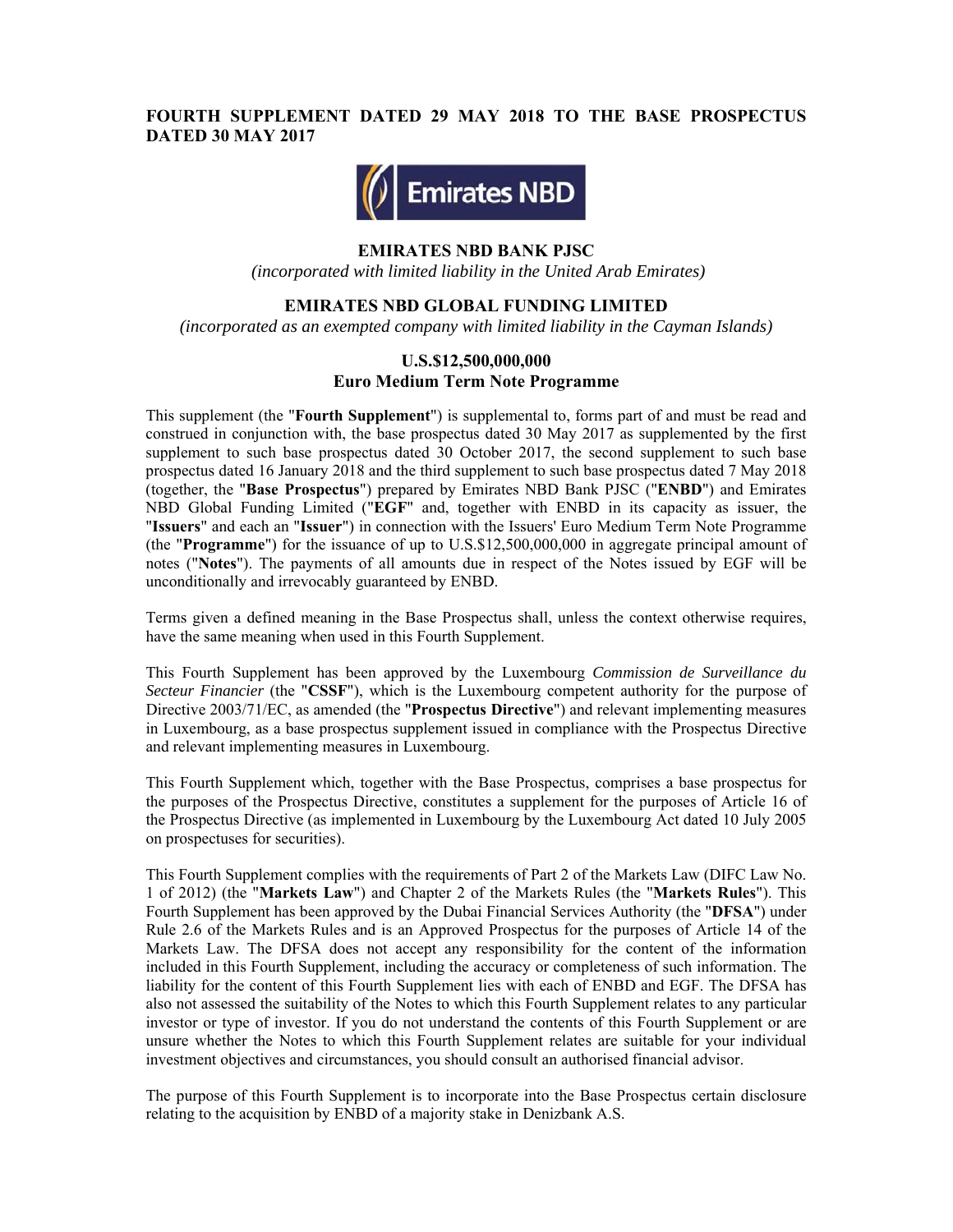### **IMPORTANT NOTICES**

Each of ENBD and EGF accepts responsibility for the information contained in this Fourth Supplement. To the best of the knowledge of each of ENBD and EGF (each having taken all reasonable care to ensure that such is the case) the information contained in this Fourth Supplement is in accordance with the facts and does not omit anything likely to affect the import of such information.

Information which is updated by reference to one section of the Base Prospectus may be repeated or referred to in other sections of that document. Accordingly, to the extent that there is any inconsistency between: (a) any statement in this Fourth Supplement or any statement incorporated by reference into the Base Prospectus by this Fourth Supplement; and (b) any other statement in, or incorporated by reference into, the Base Prospectus, the statements in (a) above will prevail.

Save as disclosed in this Fourth Supplement, no significant new fact, material mistake or inaccuracy relating to the information included in the Base Prospectus which is capable of affecting the assessment of the Notes issued under the Programme has arisen or been noted, as the case may be, since publication of the Base Prospectus.

Copies of this Fourth Supplement and the Base Prospectus are available for viewing on the website of the Luxembourg Stock Exchange at *http://www.bourse.lu,* the website of Nasdaq Dubai at *http://www.nasdaqdubai.com* and during normal business hours from the registered office of ENBD at Baniyas Road, Deira, P.O. Box 777, Dubai, UAE and the specified office of the Principal Paying Agent at Winchester House, 1 Great Winchester Street, London EC2N 2DB.

This Fourth Supplement does not constitute an offer to sell or the solicitation of an offer to buy any Notes in any jurisdiction to any person to whom it is unlawful to make the offer or solicitation in such jurisdiction.

The Notes have not been and will not be registered under the United States Securities Act of 1933, as amended (the "**Securities Act**") and Notes in bearer form are subject to U.S. tax law requirements. Subject to certain exceptions, Notes may not be offered, sold or delivered within the United States or to, or for the account or benefit of, U.S. persons (see "*Subscription and Sale*" in the Base Prospectus).